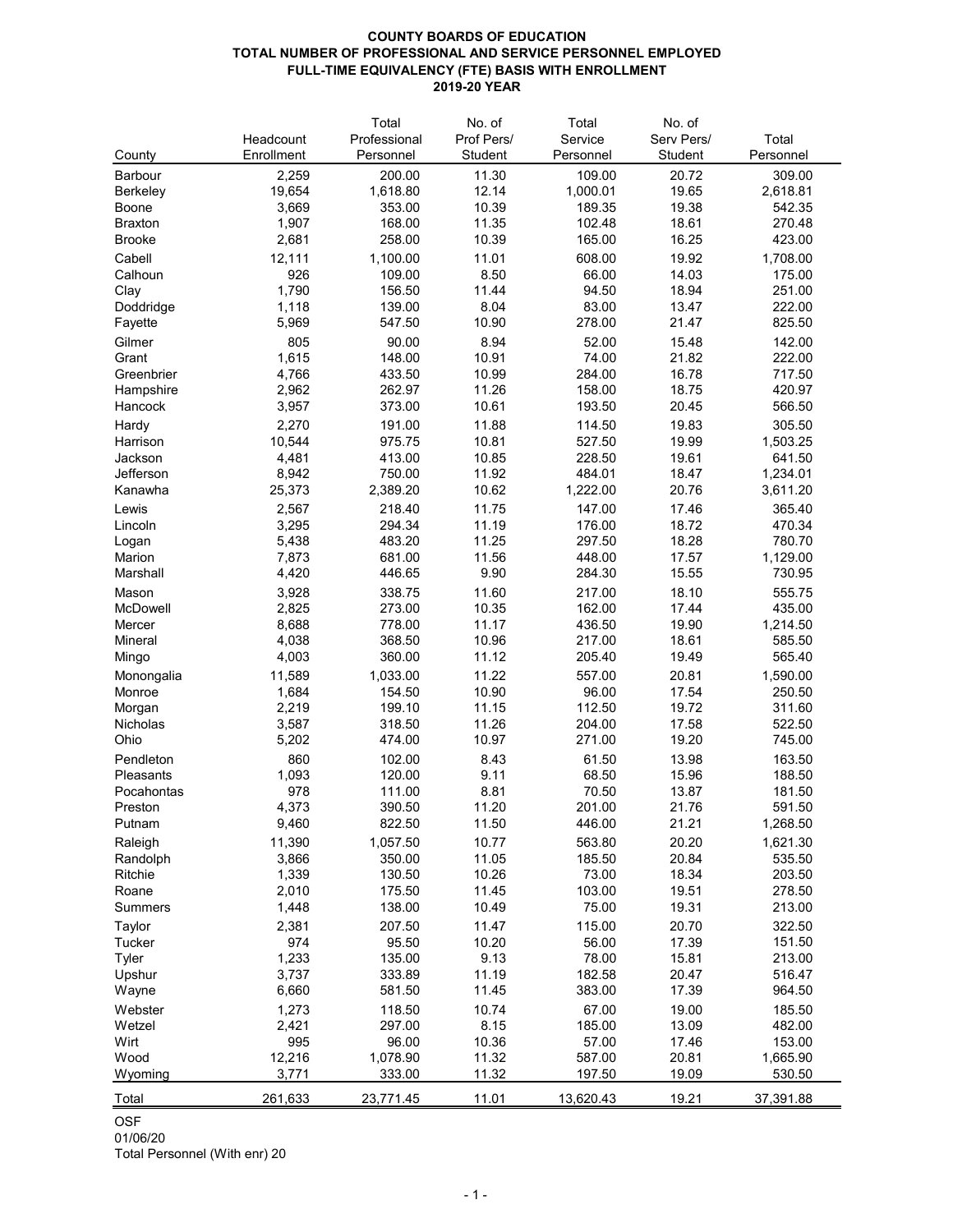#### **COUNTY BOARDS OF EDUCATION TOTAL NUMBER OF PROFESSIONAL AND SERVICE PERSONNEL EMPLOYED FULL-TIME EQUIVALENCY (FTE) BASIS WITH ENROLLMENT (SORTED BY NUMBER OF STUDENTS PER PROFESSIONAL PERS) 2019-20 YEAR**

| Professional<br>Students/<br>Service<br>Headcount                         | Students/<br><b>Serv Pers</b> | Total     |
|---------------------------------------------------------------------------|-------------------------------|-----------|
|                                                                           |                               |           |
| <b>Prof Pers</b><br>Enrollment<br>Ct.<br>County<br>Personnel<br>Personnel |                               | Personnel |
| 19,654<br>1,618.80<br>12.14<br>1,000.01<br><b>Berkeley</b><br>1           | 19.65                         | 2,618.81  |
| 8,942<br>750.00<br>11.92<br>484.01<br>Jefferson<br>2                      | 18.47                         | 1,234.01  |
| 2,270<br>3<br>191.00<br>11.88<br>114.50<br>Hardy                          | 19.83                         | 305.50    |
| 2,567<br>218.40<br>11.75<br>147.00<br>Lewis<br>4                          | 17.46                         | 365.40    |
| 3,928<br>11.60<br>217.00<br>5<br>338.75<br>Mason                          | 18.10                         | 555.75    |
| 7,873<br>681.00<br>11.56<br>448.00<br>6<br><b>Marion</b>                  | 17.57                         | 1,129.00  |
| 9,460<br>822.50<br>11.50<br>446.00<br>7<br>Putnam                         | 21.21                         | 1,268.50  |
| 2,381<br>207.50<br>115.00<br>11.47<br>8<br>Taylor                         | 20.70                         | 322.50    |
| 2,010<br>175.50<br>103.00<br>11.45<br>9<br>Roane                          | 19.51                         | 278.50    |
| 9<br>6,660<br>581.50<br>11.45<br>383.00<br>Wayne                          | 17.39                         | 964.50    |
| 1,790<br>156.50<br>Clay<br>11.44<br>94.50<br>11                           | 18.94                         | 251.00    |
| 12<br>1,907<br>168.00<br>11.35<br>102.48<br><b>Braxton</b>                | 18.61                         | 270.48    |
| 13<br>Wood<br>12,216<br>1,078.90<br>11.32<br>587.00                       | 20.81                         | 1,665.90  |
| 13<br>3,771<br>333.00<br>11.32<br>197.50<br>Wyoming                       | 19.09                         | 530.50    |
| 15<br>2,259<br>11.30<br>109.00<br><b>Barbour</b><br>200.00                | 20.72                         | 309.00    |
| 2,962<br>262.97<br>11.26<br>158.00<br>16<br>Hampshire                     | 18.75                         | 420.97    |
| 16<br>3,587<br>318.50<br>11.26<br>204.00<br><b>Nicholas</b>               | 17.58                         | 522.50    |
| 18<br>5,438<br>483.20<br>11.25<br>297.50<br>Logan                         | 18.28                         | 780.70    |
| 11,589<br>11.22<br>19<br>1,033.00<br>557.00<br>Monongalia                 | 20.81                         | 1,590.00  |
| 11.20<br>201.00<br>20<br>Preston<br>4,373<br>390.50                       | 21.76                         | 591.50    |
| 3,295<br>11.19<br>176.00<br>294.34<br>21<br>Lincoln                       | 18.72                         | 470.34    |
| 21<br>3,737<br>333.89<br>182.58<br>11.19<br>Upshur                        | 20.47                         | 516.47    |
| 23<br>8,688<br>778.00<br>11.17<br>436.50<br>Mercer                        | 19.90                         | 1,214.50  |
| 2,219<br>199.10<br>112.50<br>24<br>11.15<br>Morgan                        | 19.72                         | 311.60    |
| 25<br>Mingo<br>4,003<br>11.12<br>360.00<br>205.40                         | 19.49                         | 565.40    |
| 11.05<br>3,866<br>350.00<br>185.50<br>26<br>Randolph                      | 20.84                         | 535.50    |
| Cabell<br>12,111<br>1,100.00<br>11.01<br>608.00<br>27                     | 19.92                         | 1,708.00  |
| 10.99<br>4,766<br>433.50<br>284.00<br>28<br>Greenbrier                    | 16.78                         | 717.50    |
| 10.97<br>Ohio<br>5,202<br>474.00<br>271.00<br>29                          | 19.20                         | 745.00    |
| 4,038<br>368.50<br>30<br>10.96<br>217.00<br><b>Mineral</b>                | 18.61                         | 585.50    |
| 1,615<br>10.91<br>148.00<br>74.00<br>31<br>Grant                          | 21.82                         | 222.00    |
| 5,969<br>547.50<br>10.90<br>278.00<br>32<br>Fayette                       | 21.47                         | 825.50    |
| 96.00<br>32<br>1,684<br>154.50<br>10.90<br>Monroe                         | 17.54                         | 250.50    |
| 10.85<br>34<br>4,481<br>413.00<br>228.50<br>Jackson                       | 19.61                         | 641.50    |
| 10,544<br>10.81<br>35<br>975.75<br>527.50<br>Harrison                     | 19.99                         | 1,503.25  |
| 11,390<br>1,057.50<br>10.77<br>563.80<br>36<br>Raleigh                    | 20.20                         | 1,621.30  |
| 1,273<br>10.74<br>67.00<br>37<br>118.50<br>Webster                        | 19.00                         | 185.50    |
| 25,373<br>2,389.20<br>10.62<br>1,222.00<br>38<br>Kanawha                  | 20.76                         | 3,611.20  |
| 3,957<br>373.00<br>10.61<br>193.50<br>39<br>Hancock                       | 20.45                         | 566.50    |
| 1,448<br>138.00<br>10.49<br>40<br><b>Summers</b><br>75.00                 | 19.31                         | 213.00    |
| 3,669<br>353.00<br>10.39<br>189.35<br>41<br><b>Boone</b>                  | 19.38                         | 542.35    |
| 2,681<br>258.00<br>10.39<br>165.00<br>41<br><b>Brooke</b>                 | 16.25                         | 423.00    |
| 995<br>96.00<br>10.36<br>57.00<br>43<br>Wirt                              | 17.46                         | 153.00    |
| 2,825<br>273.00<br>10.35<br>162.00<br><b>McDowell</b><br>44               | 17.44                         | 435.00    |
| 10.26<br>45<br>Ritchie<br>1,339<br>130.50<br>73.00                        | 18.34                         | 203.50    |
| 974<br>10.20<br>95.50<br>56.00<br>46<br>Tucker                            | 17.39                         | 151.50    |
| 4,420<br>446.65<br>9.90<br>284.30<br>47<br>Marshall                       | 15.55                         | 730.95    |
| 1,233<br>9.13<br>48<br>135.00<br>78.00<br><b>Tyler</b>                    | 15.81                         | 213.00    |
| 1,093<br>68.50<br>49<br>120.00<br>9.11<br>Pleasants                       | 15.96                         | 188.50    |
| 805<br>90.00<br>52.00<br>50<br>Gilmer<br>8.94                             | 15.48                         | 142.00    |
| 978<br>111.00<br>8.81<br>Pocahontas<br>70.50<br>51                        | 13.87                         | 181.50    |
| 926<br>109.00<br>8.50<br>66.00<br>52<br>Calhoun                           | 14.03                         | 175.00    |
| 860<br>102.00<br>8.43<br>61.50<br>53<br>Pendleton                         | 13.98                         | 163.50    |
| 2,421<br>297.00<br>54<br>Wetzel<br>8.15<br>185.00                         | 13.09                         | 482.00    |
| 1,118<br>139.00<br>8.04<br>83.00<br>55<br>Doddridge                       | 13.47                         | 222.00    |
| Total<br>261,633<br>23,771.45<br>11.01<br>13,620.43                       | 19.21                         | 37,391.88 |

OSF

Total Personnel (With enr) 20

# 01/06/20